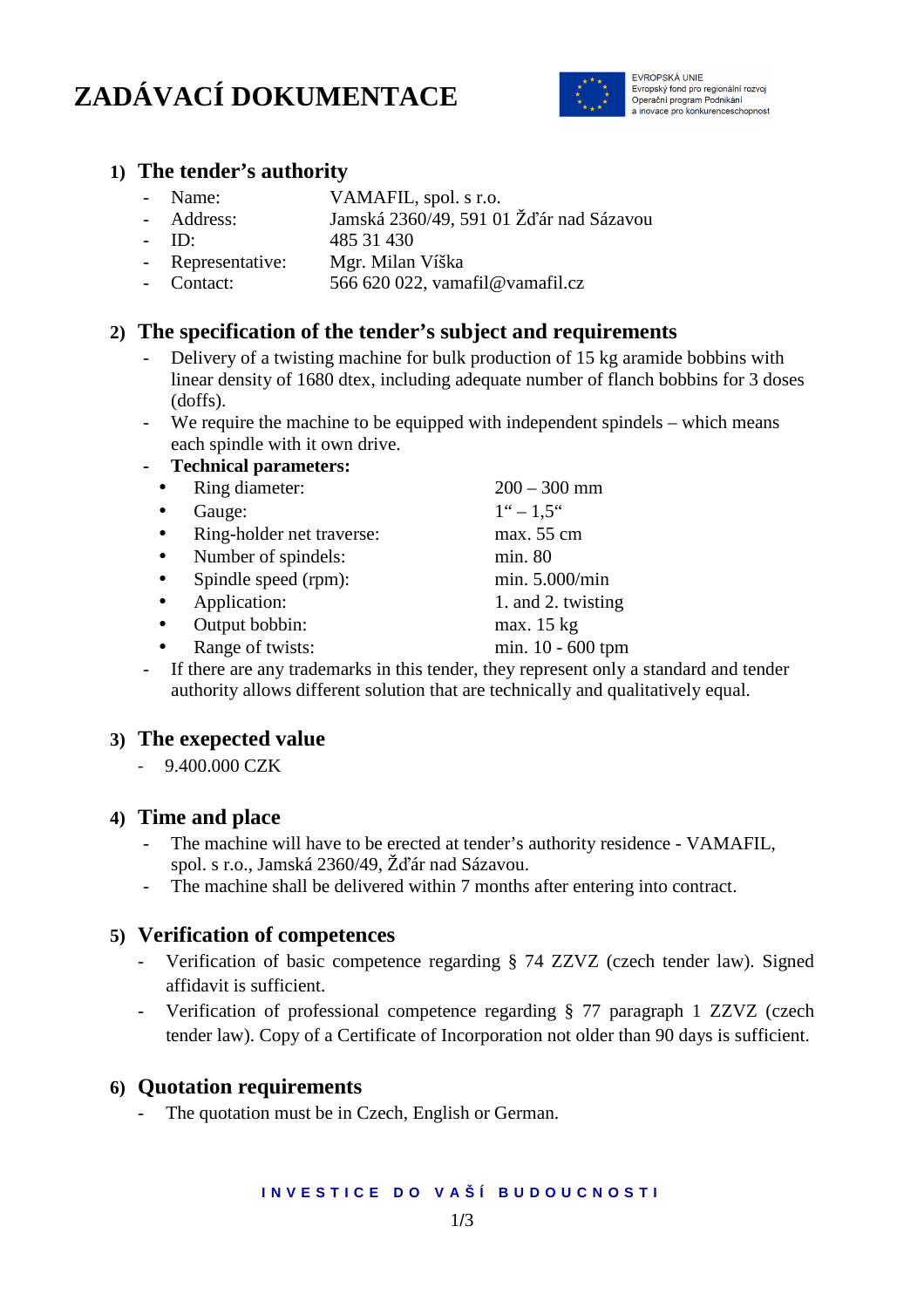# **ZADÁVACÍ DOKUMENTACE**



EVROPSKÁ UNIE Evropský fond pro regionální rozvoj Operační program Podnikáni a inovace pro konkurenceschopnost

- The quotation must be signed and sent via post in a sealed nevelope with a "DO NOT OPEN" sign on it. The copy of the signed quotation must be scanned and placed od CD/DVD or other data carrier that also has to be in the envelope.
- Content of the quotation: applicant's identification, offered price, offered realisation, schedule of the project, contact persons, ducements verifying competences and contract proposal.

# **7) Price structure**

- Price must be itemized according to individual parts of the tender's subject.
- Price shall cover all costs needed for proper, complete and quality fulfillment of this tender as well as all risks and effect related. The price also has to include insurance, guarantess, taxes, duties, charges, inflation effects and any other expenditures needed for tender realisation. The quotation price is final and it is not possible to change it during realisation (only if there is a law change of VAT).
- The quotation price shall be stated in CZK or EUR, divided in price withou VAT, VAT, final price including VAT.

## **8) Evaluation**

The basic and only criterion is the price. The bes quotation is the one with the lowest price.

| <b>Criterion</b>   | Weight $(in %)$ | <b>Point allocation</b>                                                           |
|--------------------|-----------------|-----------------------------------------------------------------------------------|
| Total price in CZK | 100             | $100 * (best$ quotation /<br>evaluated quotation) $*$<br>weight in decimal number |

## **9) Opening quotations**

Sealed envelopes with quotations will be opened on  $31<sup>st</sup>$  March 2017 at 12:00 in the residence of tender's authority.

# **10) Deadline for receiving quotations**

The quotation has to be submitted till  $30<sup>th</sup>$  March 2017 in tender's authority residence.

# **11) Sales conditions**

- **-** The applicant has to include these terms and condition in his quotation or contract proposal that will be a part of the quotation:
	- Payments shall be made within 30 days of the invoice date.
	- The warranty for mechanical parts shall be at least 1 year, for elctronic and electrical parts at least 6 months.
	- Machine delivery within 28 weeks after enetring into contract.

#### **I N V E S T I C E D O V A Š Í B U D O U C N O S T I**